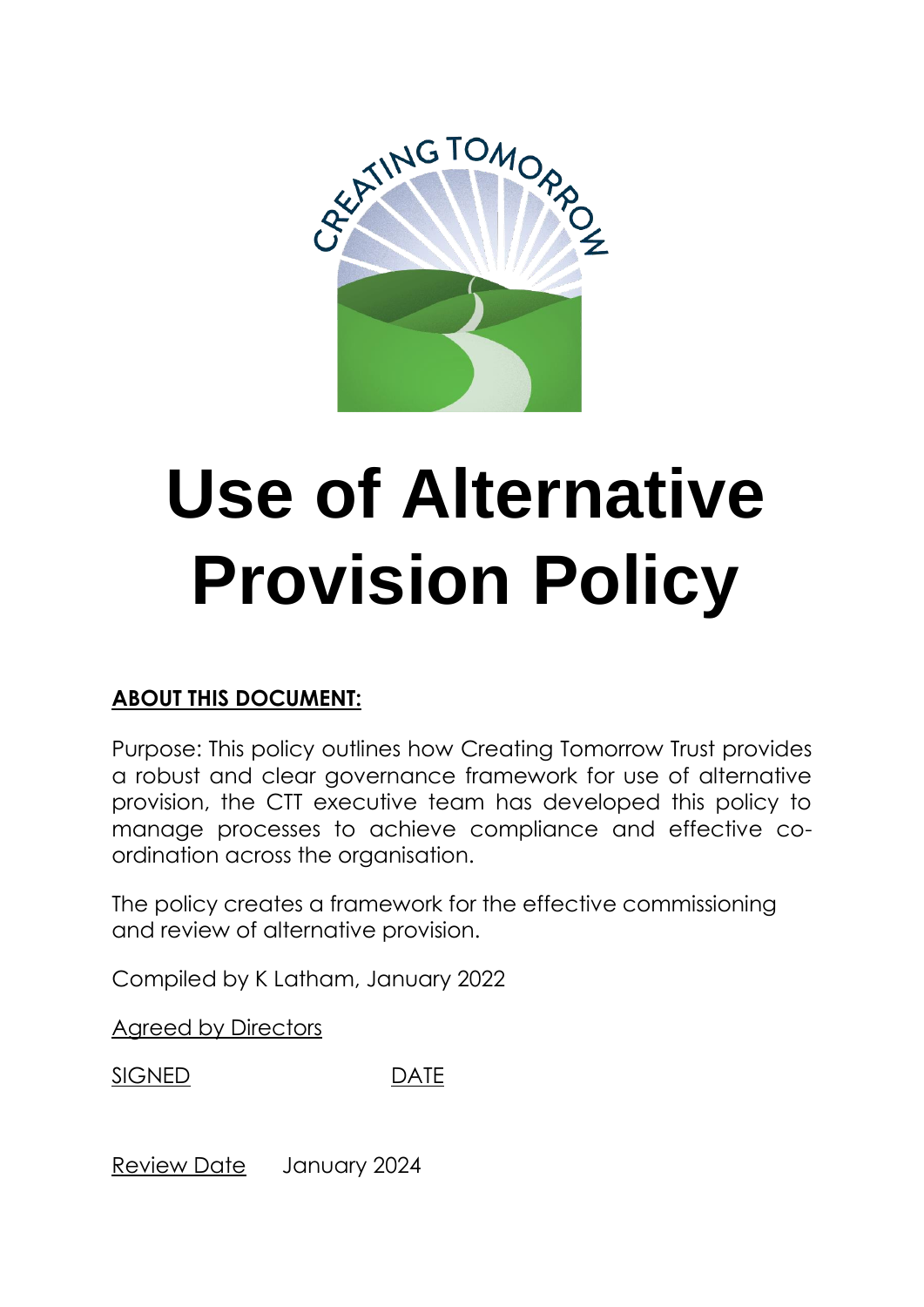# **Wellbeing in our Trust**

Managing an alternative provision offer can be challenging and so this document aims to set out procedures to be followed to minimize what can be difficult process.

We are all affected by poor physical and mental health at times during our lives and it is important the appropriate support is available in a timely manner.

Health and wellbeing is everyone's responsibility and we encourage an open and honest culture whereby anyone can discuss any issues they may have.

The Trustees of Creating Tomorrow take the health and wellbeing of all employees seriously and are committed to supporting our staff. The Trustees ensure that support for staff is available through:

- Effective line management
- Commitment to reducing workload
- Supportive and professional working environments
- Employee support programs
	- o CIC (confidential counselling support available through Perkbox account).
	- o The Teacher Support Line telephone number 08000 562561 or website [www.teachersupport.info](http://www.teachersupport.info/)

# 1. Introduction

Creating Tomorrow Trust, subsequently in this policy referred to as 'CTT', has a duty to ensure that appropriate policies and supporting procedures, protocols or guidelines are in place to comply with legislation, enabling all staff to fulfil their roles safely and competently to provide effective and appropriate education for all pupils.

To ensure the CTT executive provides a robust and clear governance framework for use of alternative provision, the CTT executive team has developed this policy to manage processes to achieve compliance and effective co-ordination across the organisation.

The policy creates a framework for the effective commissioning and review of alternative provision.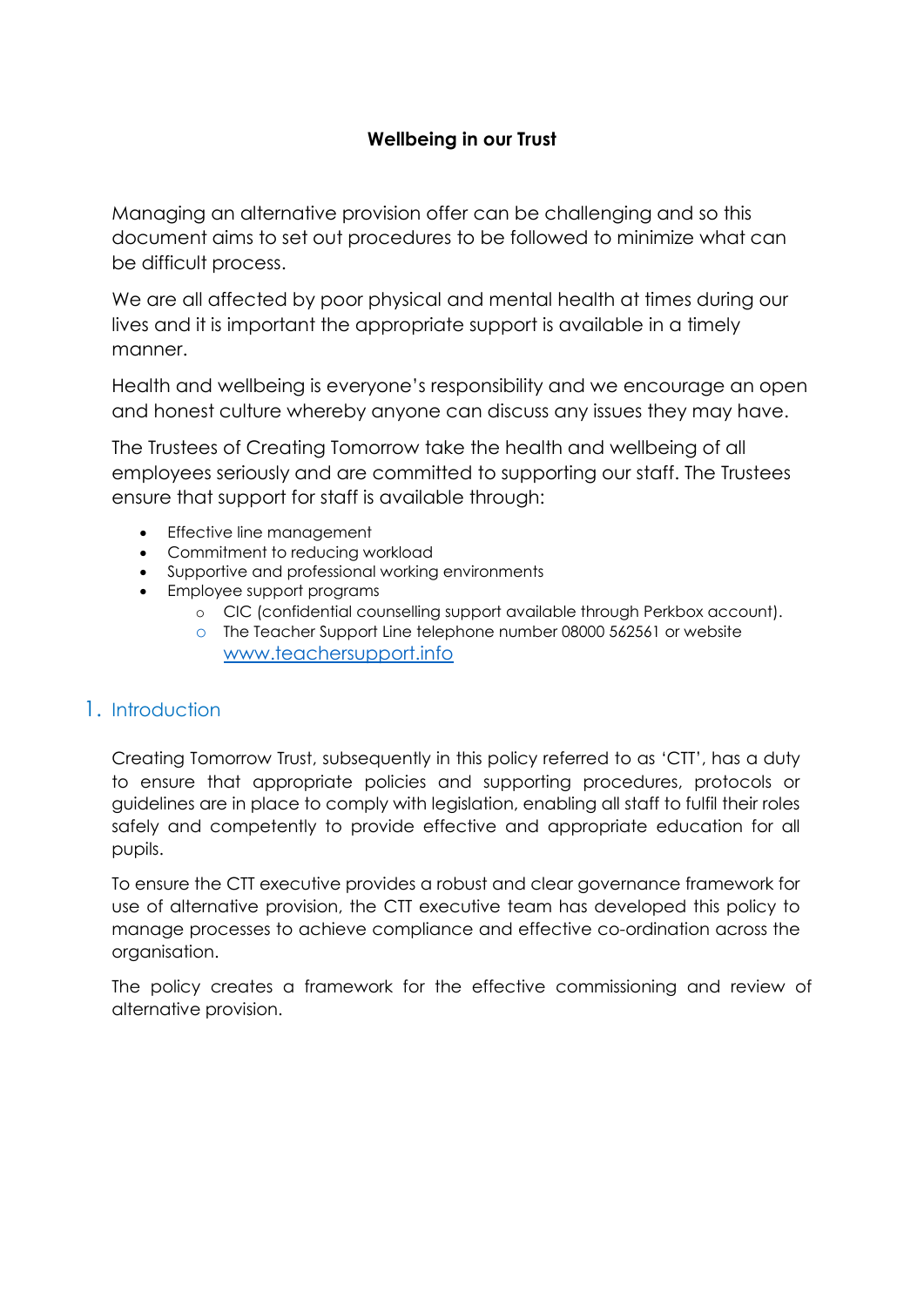# 2. Policy statement

The CTAT executive provides this policy to:

- Ensure that relevant legislation is acknowledged and adhered to
- Ensure that the equality impact assessment process is completed on this policy
- Establish a common approach to the commissioning and review of alternative provision
- Ensure systems exist to ensure the monitoring of pupil safety, behaviour and progress whilst attending alternative provision

# 3. Aim

The aim of this policy is to provide a structure for the development, approval and management of local alternative provision policy.

### 4. Scope

This policy applies to all CTT schools.

# 5. Objectives

To enable CTT wide consistency in the approach to the commissioning and review of alternative provision:

- To establish a framework for ensuring pupils are safe from harm
- To establish a framework to ensure pupils' behaviour improves during their time in alternative provision
- To establish the ethos that alternative provision is used for the purpose of securing an improved long term outcome
- To establish a framework to ensure pupils make progress during their time in alternative provision

# 6. Roles and responsibilities

**Accountable Officer** - the Chief Executive, as Accountable Officer, has overall responsibility for ensuring the CTT academies have appropriate procedures and written control documents in place to ensure pupils access high quality alternative provision where it is needed.

**Chief Operating Officer** - is responsible for ensuring that: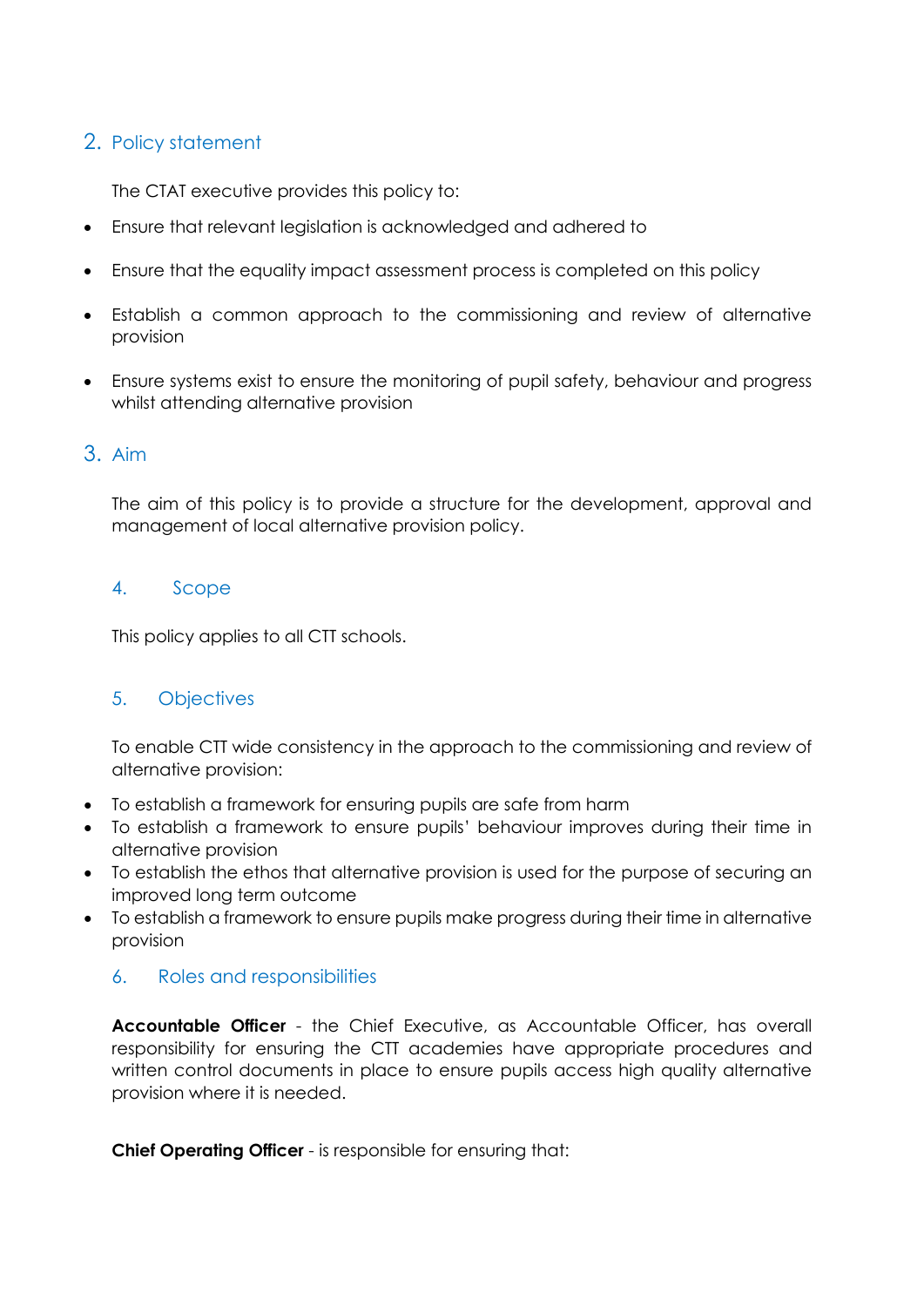- The policy is maintained
- Documents and training are cascaded appropriately across the organisation

**Headteachers** - are responsible for ensuring that local policy regarding alternative provision is maintained and regularly reviewed. They are responsible for ensuring that consideration is given to any training and resources implications that are defined through their local policy.

#### **Chairs of Governors and Headteachers** – will:

- Acknowledge this policy when approving local policy.
- Cascade approved/amended policies in line with their procedures
- Provide advice and assistance to policy development as required.
- Understand the policy process and their role in supporting best practice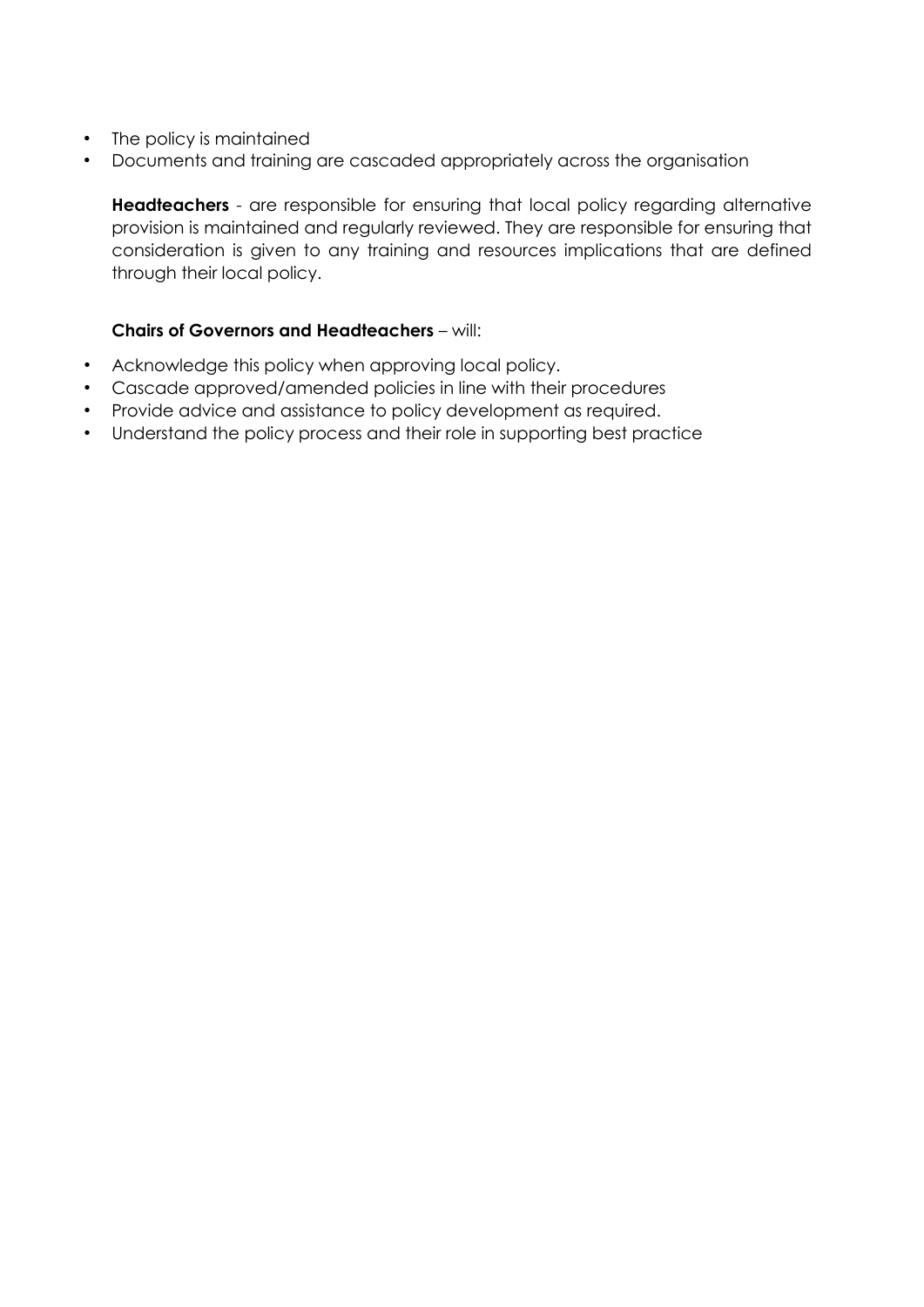# 7. Policy information

#### **Reasons why a school might offer Alternative Provision**

Pupils may be referred to Alternative Provision on the basis that this provision is more appropriate for them than what the school can provide. Some reasons might be:

- The student's strengths are not being developed through the standard curriculum. The emphasis on vocational education that some alternative provision offers may better meet the pupil's needs.
- The pupil has had one or more fixed-term exclusions and is considered to be at risk of permanent exclusion from school. Alternative provision is seen as a desirable alternative to permanent exclusion for pupils and to encourage their continued inclusion in education.
- The pupil has not been attending school regularly, and is therefore unlikely to achieve the progress expected of them. Alternative provision may provide a greater opportunity for a pupil to progress to a suitable placement during the next step of their education.

#### **Reaching a decision to explore an Alternative Provision placement**

The decision must be taken through discussion with an appropriate range of professionals. The Headteacher must approve the decision.

Each school must have a mechanism in place to consult with the pupil.

Each school must have a mechanism in place to consult with those who have parental responsibility for the pupil.

The school will use DfE publication Alternative Provision: Statutory Guidance for Local Authorities (January 2013, updated 2016) as a basis for making arrangements for alternative provision.

Pupils who are referred to alternative provision will remain on roll of the academy and the school funds their place in alternative provision. The school remains ultimately responsible for the student, and the offer of alternative provision shows a commitment by the school to an inclusive approach to the pupil's education.

A representative from the school will clearly explain to pupil and his / her parents / carers the reasons why the alternative provision is being offered. The pupil's parents / carers will sign a relevant alternative provision contract. Responsibilities for supporting the pupil and timescales for reviewing the contract must be agreed during a meeting.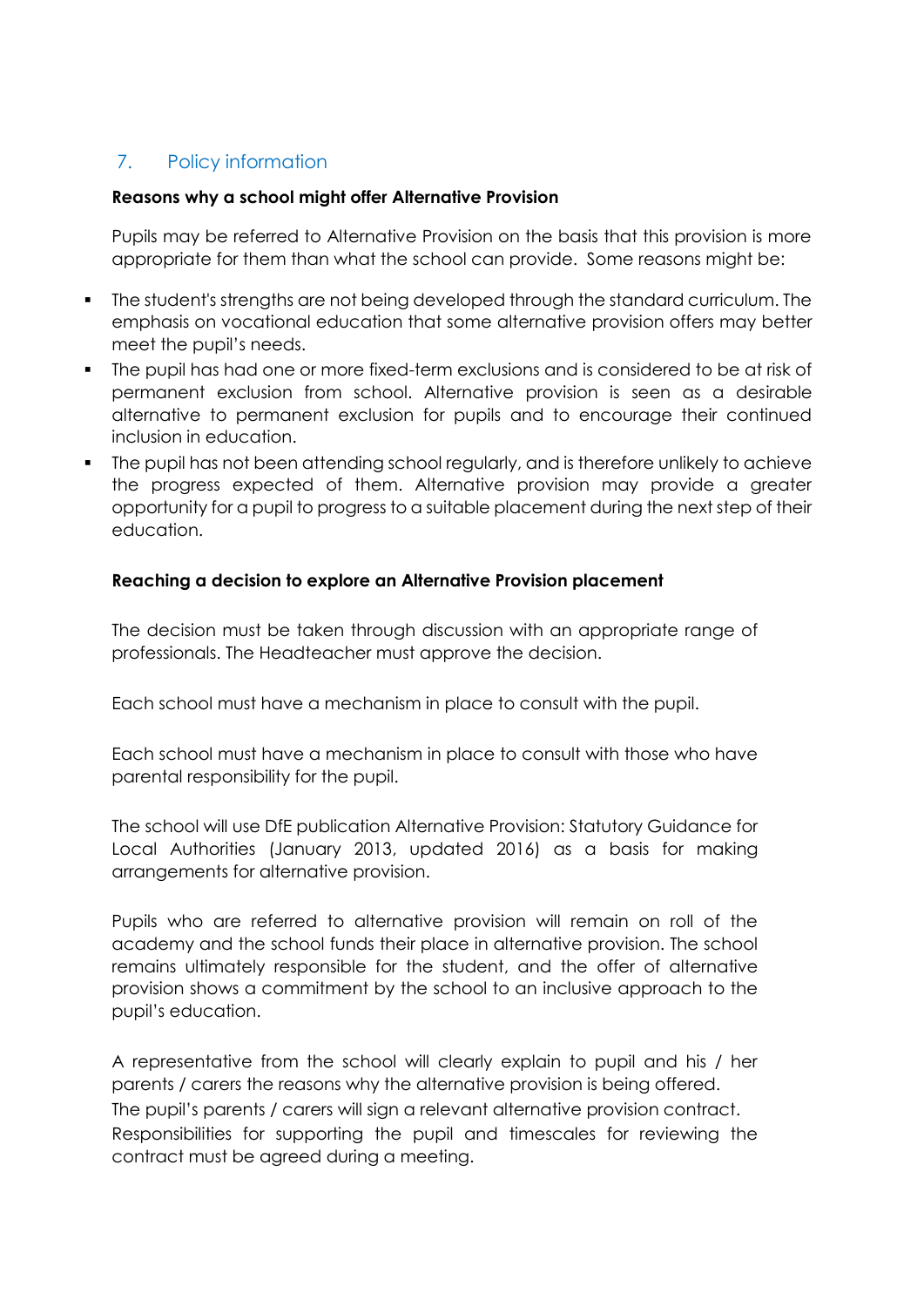### **Establishing the suitability of alternative providers**

Each academy must ensure that:

- there is always be a clear rationale in place to establish that the alternative provision will allow the pupil to make good academic progress.
- the alternative provision is a legal entity. If the alternative provision is working as an unregistered school then the potential placement discussion must be halted.
- the alternative provider has relevant policies in place to cover Child Protection and Health & Safety and reflect the latest statutory guidance.
- any qualifications the pupils can access will be nationally recognised and enable progression to the next steps of their education, employment or training.
- In partnership with the academy the alternative providers are able to offer pupils an appropriately broad and balanced curriculum. Academy leaders will be required to make a professional judgment about this aspect in relation to the needs of the pupil. Pupils should also expect to access personal, social, health and economic education (PSHEE). This will allow students to develop key skills and attributes such as resilience, sexual health, risk-management and selfesteem.
- all staff at the alternative provision have enhanced DBS checks. The academy must receive written confirmation that the appropriate checks have been carried out in line with the latest version of 'Keeping Children Safe in Education – September 2021' or relevant updates beyond this revision.
- all staff at the alternative provider have undertaken appropriate safeguarding and child protection training and that there are systems in place to update staff on a regular basis.
- the alternative provision has a good quality e-safety / acceptable use policy in place.
- the alternative provision has a good quality anti-bullying policy in place.
- the alternative provider has a good quality lone working policy in place.
- the alternative provider has a good quality risk assessment system in place and it is used effectively.
- the alternative provision has a fire risk assessment and regular fire drills take place.
- the alternative provider has public liability insurance in place and the certificate is displayed.
- the alternative provider has good quality systems for the administration of first aid and that facilities are readily available.
- the alternative provider has good systems in place to supervise pupils safely.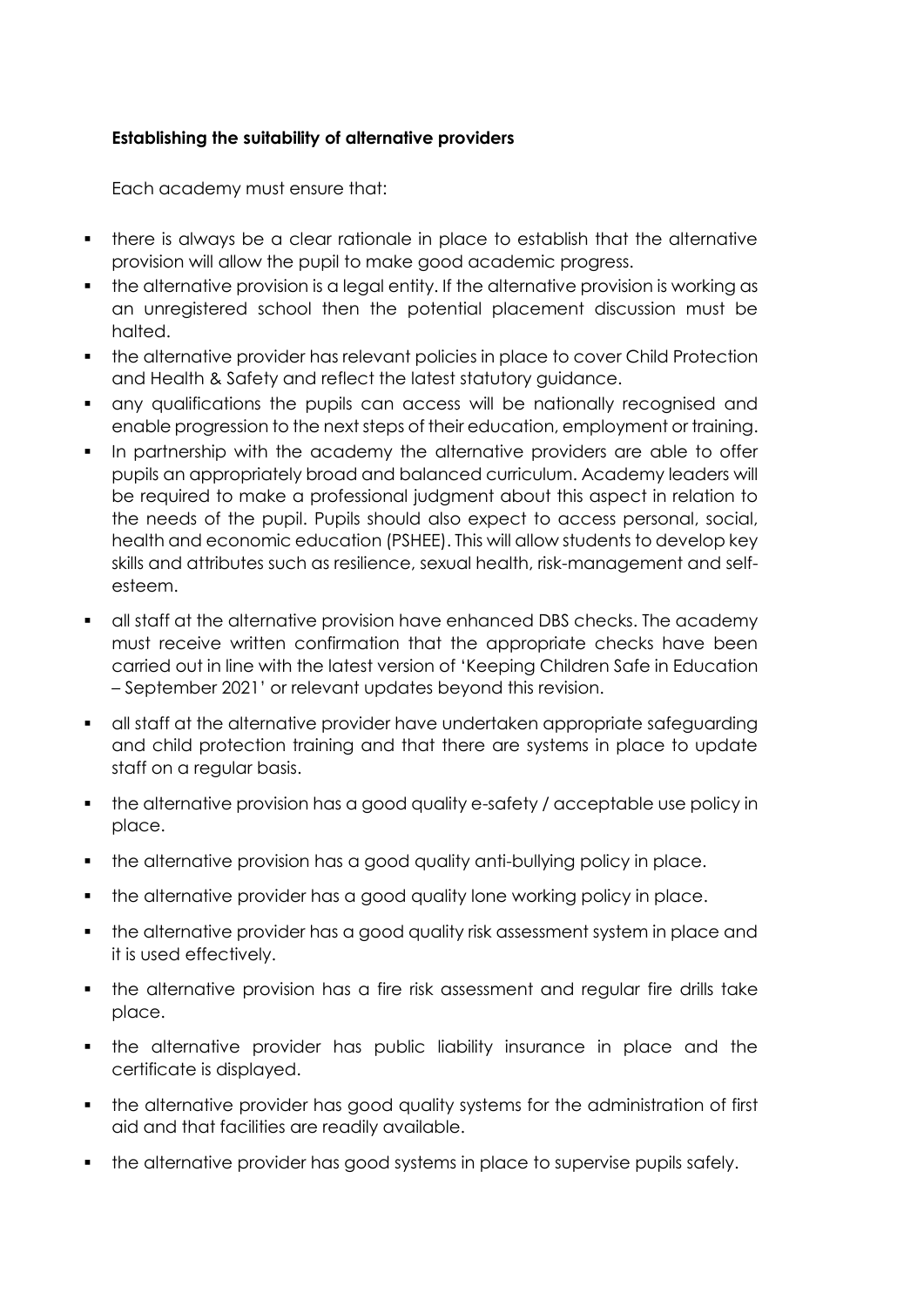- the alternative provider has a good quality targeting and tracking system in place to allow pupils to make good progress.
- the alternative provider has good quality systems in place to use assessment information to inform their teaching practice.
- the alternative provider has a clear mechanism for reporting progress to pupils, the school and parents. This mechanism must be at least in-with academy expectations.
- the alternative provider is resourced adequately to deliver on its stated offer.
- the alternative provider has a mechanism for reporting daily attendance to the school. Systems to address non-attendance are clear to both the alternative provider and the school.
- the alternative provider has a good quality pupil induction process in place.
- the alternative provider has an effective mechanism for pupils to be able to share their views.
- the alternative provider is able to counter-sign a written agreement with the school regarding the provision to be offered. This will clearly set out the expectations of all parties.
- the alternative provider is able to provide clear lines of communication between them and school leaders.
- the alternative provider has effective behaviour management processes in place, which include responses to punctuality concerns.
- the alternative provider has effective systems in place for providing careers education and guidance.
- the alternative provider is not acting in a way that would undermine the equalities act.

# **Reviewing the alternative provider's impact**

Any agreement around alternative provision for a student will be regularly reviewed. Timescales and responsibilities for reviewing the agreement will be agreed by the school, alternative provider and parents / carers.

The impact and success of the placement will be measured against targets agreed in the initial meeting and these will be regularly reviewed.

The school will use the written contract with the alternative provider to manage the arrangement. Failure to deliver on the agreement must to addressed immediately.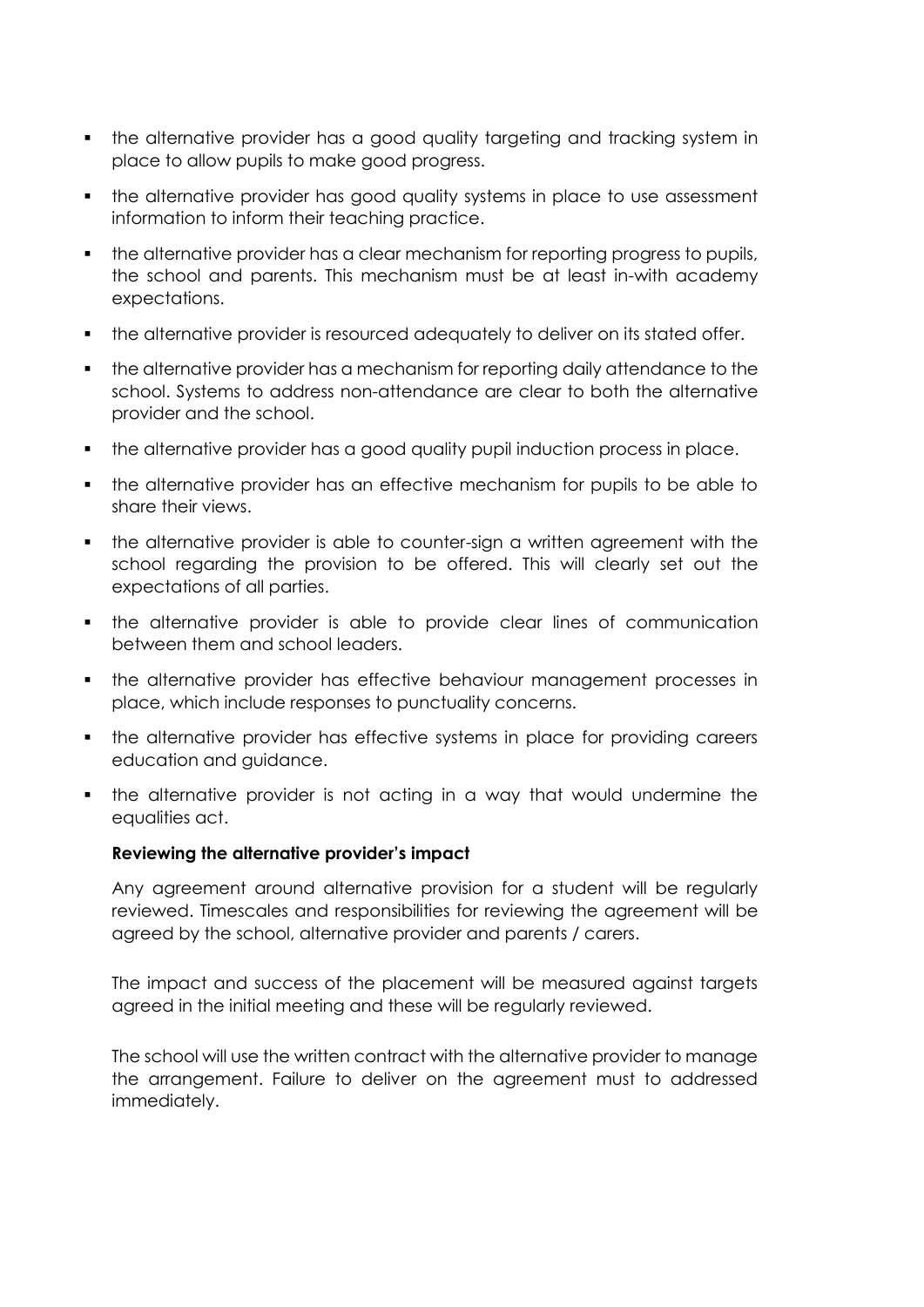#### **Attendance and Safeguarding**

All professionals have a statutory responsibility to safeguard and promote the welfare of children and young people and tracking and reporting attendance at alternative provision is an essential component in achieving this.

Attendance at off-site alternative provision will be monitored closely and every step should be taken to ensure that accurate attendance data is kept by the school.

Alternative providers must contact the school whenever the pupil is absent.

The school will formally monitor attendance and update records and maintain contact with the alternative provider.

Pupils whose attendance falls below the school target will be subject to interventions as set out in the school's Attendance Policy.

There is an expectation that any safeguarding concerns are raised with the Designated Safeguarding Lead at the school and that all alternative providers adhere to the Child Protection and Safeguarding Policies of the school.

#### **Monitoring Academic Progress and Behaviour**

The pupil's attainment data will be communicated to the alternative provider on commencement of placement.

Regular reports will be completed by the alternative provider as part of the monitoring process.

The pupil will be visited on a regular basis by an appropriate staff member from the school and a record of this visit will be completed and held in the pupil's file.

The pupil's own views on the placement will be taken into account as part of the monitoring process.

The provider will be expected to contact the school to inform them of any serious behavioural incidents.

Pupils who are making less than satisfactory progress will be subject to a formal review meeting involving the school leaders, the pupil, parents/carers and the provider.